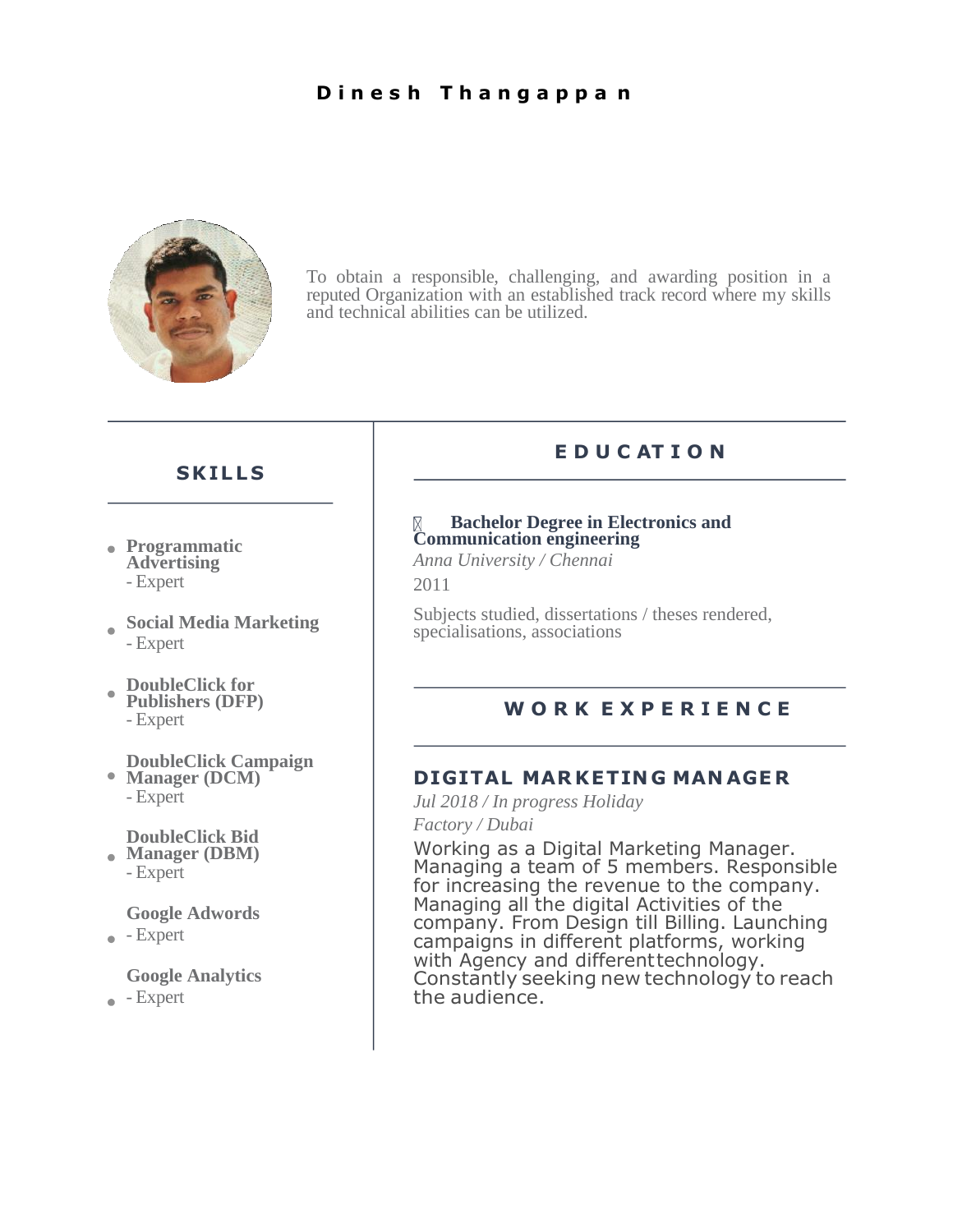- **Google Search**
	- Intermediate
- **YouTube Server Management** - Expert
- **Supply Side Platform (SSP)** - Expert
- **Demand Side platform (DSP)** - Expert
- **Adobe Photoshop** - Intermediate
- **Appnexus Exchange** - Expert
- **AdapTV Video Exchange** - Expert
- **Everyscreen Exchange** - Expert
- **Bluekai Pixel Data Console** - Expert
- **Affiliate Marketing** - Advanced level
- **Has Offers Affiliate Marketing Tool** - Expert
- **PLY Media Exchange** - Expert
- **Verta Media SSP** - Expert
- **Comscore Pixel** - Intermediate
- **OpenX Adserver** - Expert

## **SE NIO R ADO PS EXE CUTIV E**

*Nov 2016 / Jul 2018 Bates Pan Gulf - Max / Dubai*

Worked as the Senior Adops guy in the Ad Agency. Managing all the client's campaigns. Sitting with the Sales Executive and preparing the media plan based on the client's budget. Working with different publishers, Ad networks, clients, etc. Responsible for delivering the campaigns. Handling the Oracle Programmatic platform (Blue Kai).

## **C AMPAIGN MAN AGE R**

*May 2016 / Nov 2016 Media White FZ LLC /Dubai*

Worked as a Team leader and Campaign Manager. I was handling Affiliates Marketing campaigns. Working in Has Offer platform. Responsible for increasing the Conversions, bringing new affiliates, connecting with ad networks. Worked in Supply Side platforms like, Verta Media, Ad Meta, Ply Media, Cedato, Velti Mgage.

## **SE NIO R ADO PS ASSO CIATIV E**

*Jun 2015 / Apr 2016*

*Collective Media Pvt. Ltd. / India*

Worked in different ad exchange. Double click bid manager, Apnexus, AdapTV & Everyscreen. Launching campaigns in different platforms and optimising it. Sending screenshots to the client and reports.

### **SE NIO R ADO PS SP ECIAL IST**

*Nov 2013 / Jun 2015 2Adpro Media solutions Pvt. Ltd. / India*

I was the Team leader managing 8members of the team. Working for <sup>a</sup> UK Publisher, managing their campaigns, reports, screenshot and optimising the campaigns. Allocating the campaigns among the team members. Ad server <sup>I</sup> was working on: DFP.

### **AD TR AFFIC KE R**

*Jun 2012 / Nov 2013 Yume Advertising Pvt. Ltd. / India*

Worked as an Ad Trafficker in Yume Video Advertising Ad network. Managing video campaigns, optimizing andsending